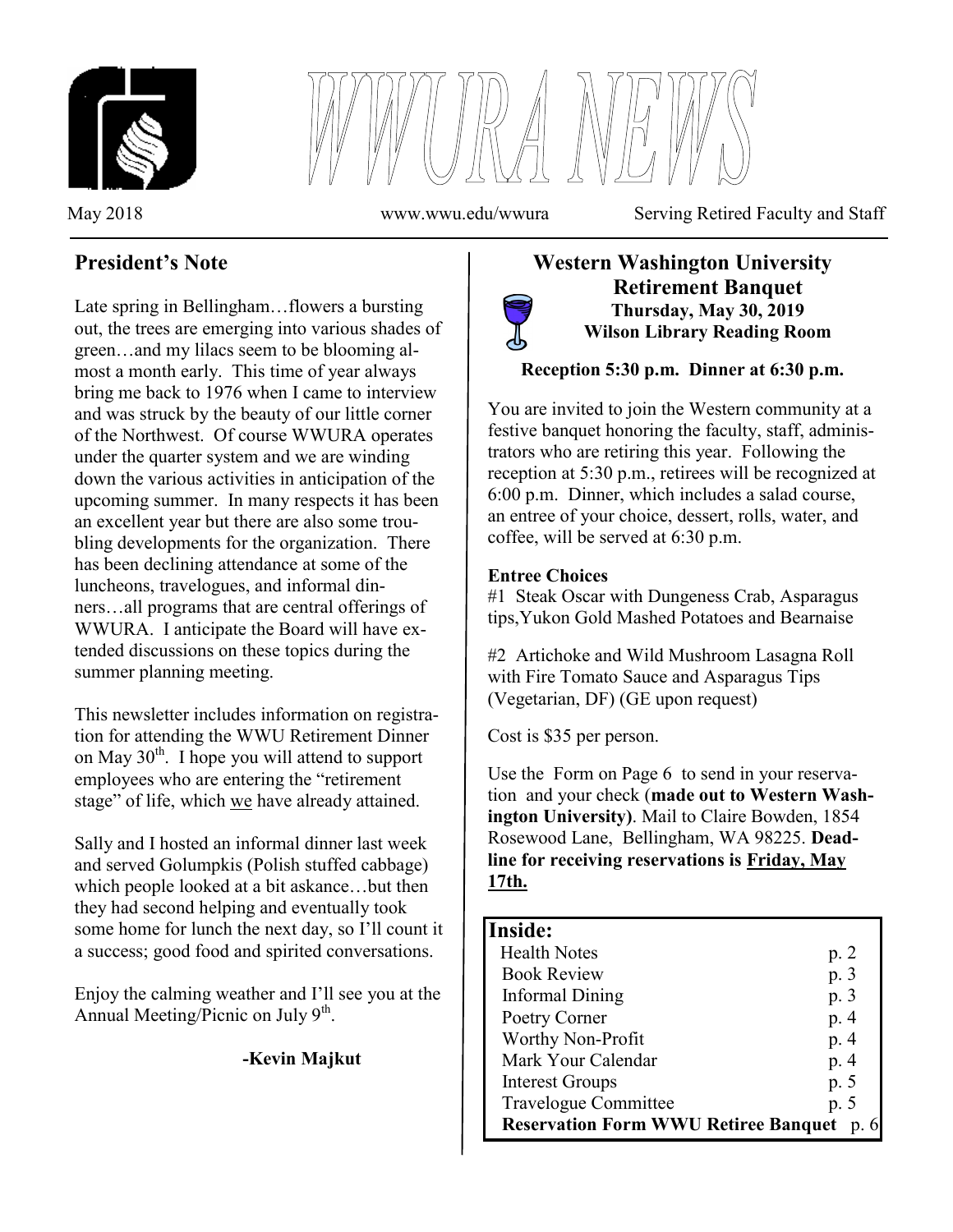# **May 2019 Health Notes by Evelyn Ames Obtaining Health Information Using Mobile apps**

Mobile apps, software programs for cell phone and other mobile device, number in the thousands and continue to increase day by day. Percentage of users has also increased. In 2012, a lmost 20 percent of smartphone owners had at least one health app on their phones. In 2015, although a Pew survey found that 19% of mobile phone users had at least one health app**,** another survey found the **r**ate to be significantly higher at 58.23%. Various findings suggest that younger persons and those with higher incomes and education are more likely to use a health app**.** Fitness and nutrition appear to be the most common categories of health apps.

With [health](http://www.forbes.com/health/)care reform and more advanced data becoming available, mobile health apps will not only see a growing number of users, but studies suggest they will, for the first time, become people's preferred health resource over [physicians.](http://www.forbes.com/sites/jenniferelias/2015/11/30/an-overburdened-physician-system-is-yet-another-obstacle-to-getting-wearables-to-those-who-need-them/) An [ITOnline](http://www.itnonline.com/content/two-thirds-americans-favor-digital-personal-health-management) report found two-thirds of Americans have already shown a favor for digital health management. The study also showed 79 percent of Americans said they would be willing to use a wearable device to manage their health, whereas 45 percent wanted tracking of symptoms while 43 percent wanted it to manage a personal health issue or condition. A report in Forbes suggested that "women" will [trust](http://www.forbes.com/sites/jenniferelias/2015/09/23/wearables-women-apple-watch-fitbit-fitness-tracking-wellness/) their mobile health apps and communities more than their doctors." Additionally, two-thirds of women [said](http://www.prnewswire.com/news-releases/fifth-annual-pulse-of-online-health-survey-finds-66-of-americans-eager-to-leverage-digital-tools-to-manage-personal-health-300039986.html) they would use a mobile app to manage health-related issues. As usage increases, here are some things to keep in mind when using a mobile health app:

- content of most apps isn't written or reviewed by medical experts; may be inaccurate and unsafe.
- information entered when using an app may not be secure.
- little research exists on the benefits, risks, and impact of health apps.
- not always easy to know what personal information an app will access or how it stores your data. Be fore downloading an app, find out if the store you get the app from says who created it.
- don't trust an app if contact or Web site information for creator isn't available.
- Note: Reasons for not downloading health apps include lack of interest, cost (and hidden cost), and concern about apps collecting personal data.

Two reliable governmental agencies health apps: [U.S. National Library of](https://www.nlm.nih.gov/mobile/) Medicine and [Centers for Dis](https://www.cdc.gov/mobile/generalconsumerapps.html)[ease Control and](https://www.cdc.gov/mobile/generalconsumerapps.html) Prevention.

[https://www.cdc.gov/mobile/applications/cdcgeneral/promos/cdcmobileapp.html.](https://www.cdc.gov/mobile/applications/cdcgeneral/promos/cdcmobileapp.html)

Automatic updates whenever device is online and ensures the most up-to-date health news and information. CDC videos on internet: <https://www.youtube.com/user/CDCStreamingHealth/videos>

CDC's Health IQ App: Challenge your Health IQ

<https://www.cdc.gov/mobile/applications/healthiq/index.htm>



[https://www.forbes.com/sites/jenniferelias/2015/12/31/in-2016-users-will-trust-health-apps-more-than](https://www.forbes.com/sites/jenniferelias/2015/12/31/in-2016-users-will-trust-health-apps-more-than-their-doctors/#5bc429227eb6)[their-doctors/#5bc429227eb6](https://www.forbes.com/sites/jenniferelias/2015/12/31/in-2016-users-will-trust-health-apps-more-than-their-doctors/#5bc429227eb6) <https://medcitynews.com/2018/04/healthcare-apps-patients/> <https://medlineplus.gov/webeval/webeval.html>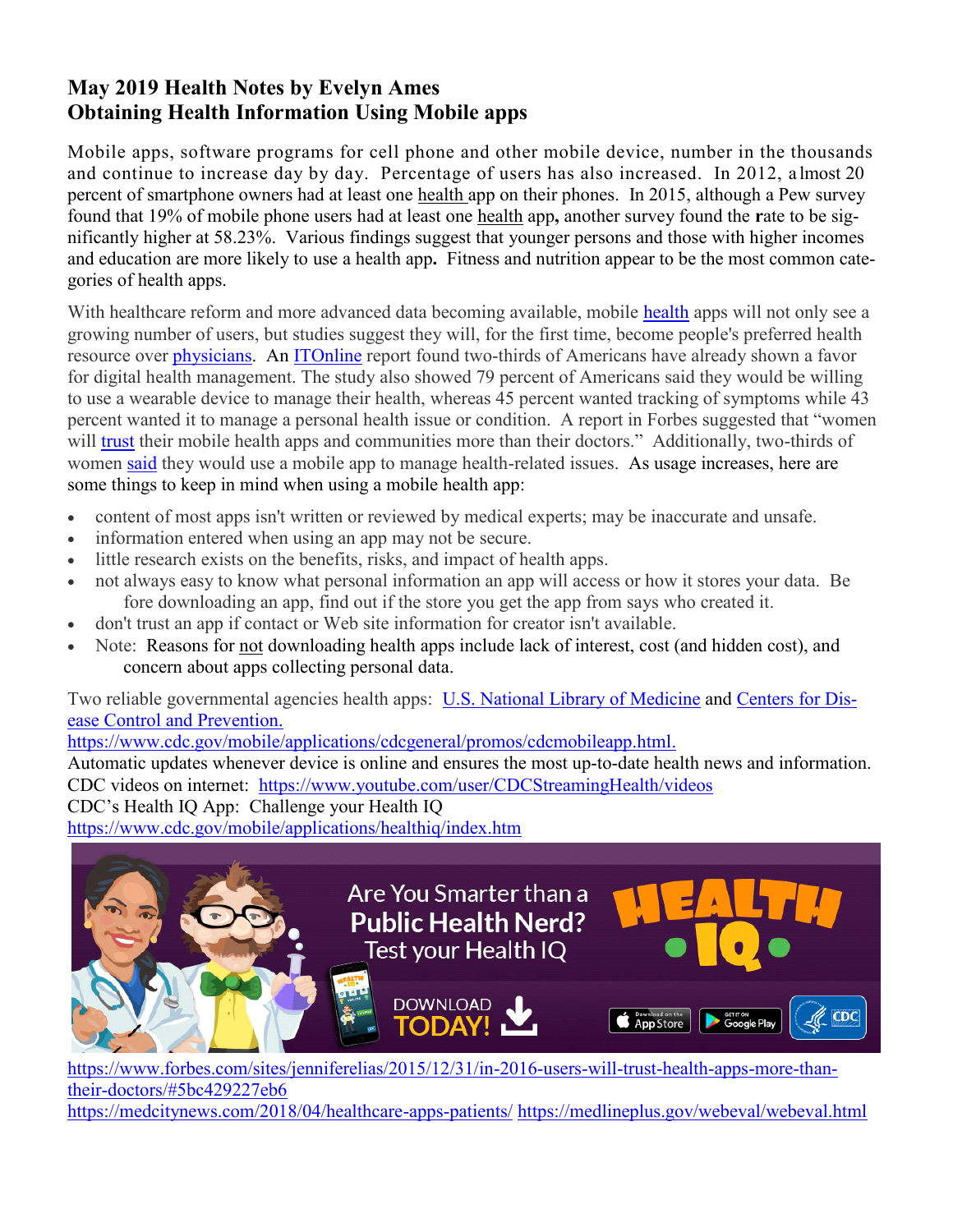# **Book Review**

#### *Working* **by Robert A. Caro: a Review**

This slender 207 page book is huge in its implications. Political power— how it is acquired, how it is exercised, how it improves the lives of ordinary people, how its destroys them—is Caro's constant topic. In these few pages he writes eloquently about how he works at his craft and profession, biography. He discloses much about how he works—reading archives, getting to know important places, interviewing, writing-- and rewards his readers with riveting examples.

A little background: in 1974 Caro published his first book, *The Power Broker*, which he had been working on for at least five years. Caro revealed that Robert Moses, executive in more than 13 public facility authorities, had more power than any mayor of New York City or governor of New York state—or both together--had not been elected to any office, wielded his power autocratically, built magnificent infrastructure—over 600 miles of freeway in and around New York City, many brilliant bridges, etc., etc.—and destroyed neighborhoods and the lives of ordinary people. This unlikely book was a bestseller and earned Caro a number of prizes, including a Pulitzer.

Caro's next subject for explicating political power is Lyndon Johnson. Four volumes have already been published. Many of us are breathlessly awaiting the fifth volume, the one on Johnson's presidency. To research the first volume on Johnson's youth, Caro and his wife Ina moved to the Hill Country of Texas and lived there for three years. Caro's devotion to working assiduously is displayed when he tracks down and interviews the man who helped Johnson steal his first election to the Senate, the fellow who, several days after the close of the polls and when the number of votes needed to win were known, reported 202 late votes, with 200 of them for Johnson. Respecting the title of the book we learn about Caro's near obsessive reading of everything he can, of heroic efforts in obtaining interviews, and then eliciting the most astonishing information. . . . . The last volume on Johnson is next. Then Caro, 85, is planning a memoir. I want to read them both.

#### **Bob McDonnell**

# **Informal Dining** *"It's a great way to get better acquainted with fellow members of WWURA."*

Here's how it works. Groups of 7 or 8, chosen randomly, meet for an informal dinner each month. There is a different hostess/host each month and generally most people do not need to be a hostess/host more than once during the season ( which runs between October 2019 and April 2020).

The hostess/host ( who usually provides the entree) canvasses members of the group to select a convenient date and finds out what side dish (think appetizers, salad, dessert, bread, wine) he/she would like to bring. If you are single and don't have space to seat 8 people, it is possible to serve as a co-host where another informal diner provides the house and table settings and you provide the entree and carry out the other hostess duties.

A schedule for the season will soon be under construction and *we would like to include you*. **Call Jan Berg by June 1st** (360-733-4654) or email her at <janetlila@hotmail.com> to talk to her about being part of Informal Dining this next season.

-3-

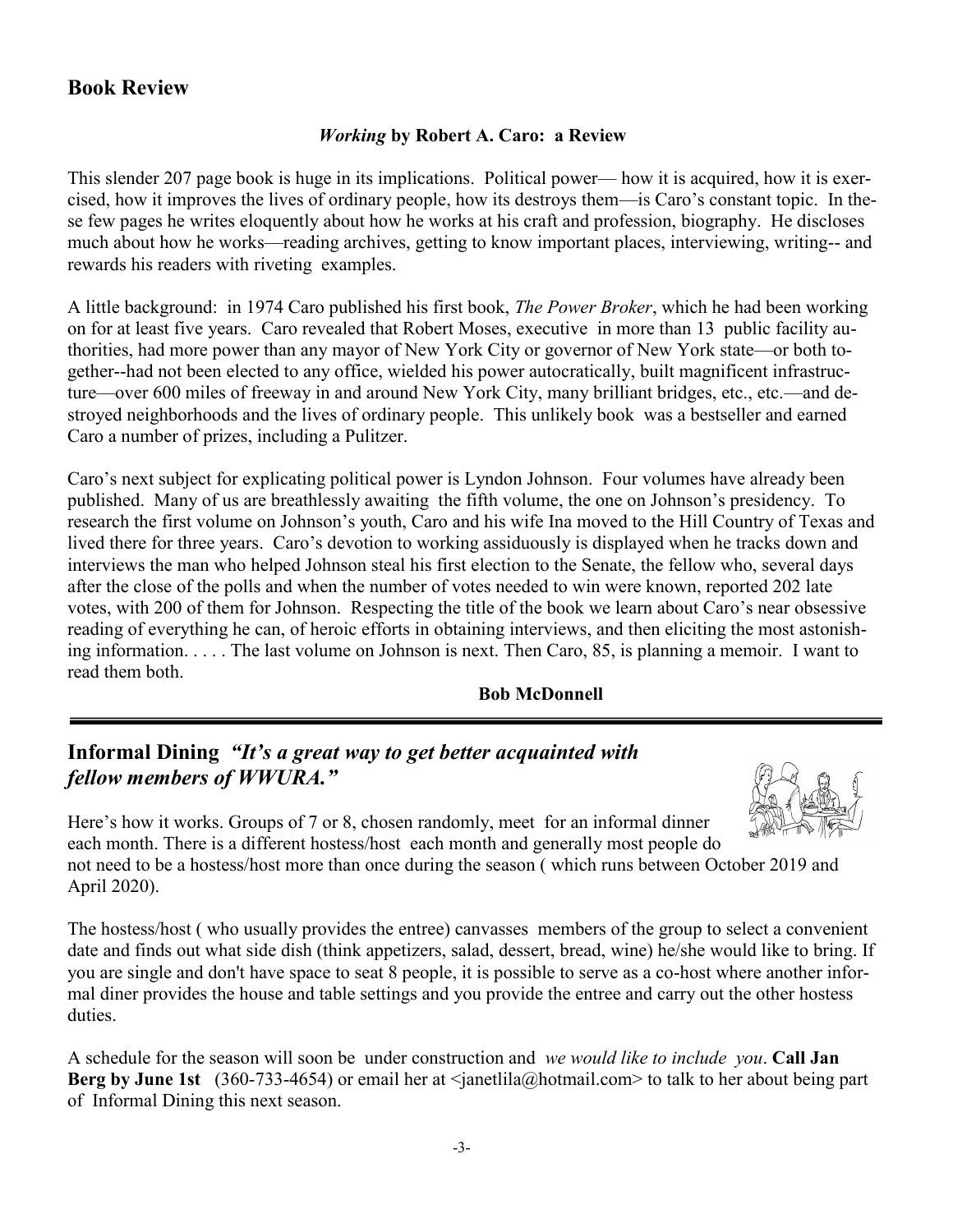# **Poetry Corner**

#### **SPRINKLING SOME "THINKLES," PERHAPS WORTH THEIR SALT**

Troy Faith Ward

*When it rains it pours*. The Morton salt company connected the phrase indelibly --and who knows for how many generations hence- with the Umbrella Girl.

Salt: healing compound, purifying agent, brine turns to spirit, giving itself up to the sun Salt still there, now solid each molecule with its zillions of companion grains, ready to perform its primary duty



Sustaining life invisibly, catalytically regulating the tasks of each living cell.

Salt, the merest sprinkle enhancing the flavor of life

Life created, in the first place, for the joy of it.

Joy, pouring into life during sunshine and rain.

Salt.

# **Worthy Non-Profit**

An Unusual Worthy Non-profit: The WWU Symphony Orchestra, under the baton of **Dr. Brian Dudenbostol**, is planning a European tour in June 2020—and needs our help. The nearly 50 member orchestra will give concerts in Prague and Vienna. It will tour the Czech Republic. In Vienna, it will celebrate the 250<sup>th</sup> birthday of Beethoven by presenting a festival concert in the Musik Verein Concert Hall It is a bold and expensive undertaking, with wonderful benefits to our participating students. The orchestra has established a website for receiving contributions. You can find it by entering into Google "WWU Symphony Orchestra 2020 European Tour." If you do, you will see and hear Dr. Dudenbostol and several of his students explaining the tour and their excitement. This is an especially worthy cause.

# **Mark Your Calendar**

Our **Summer Picnic/Annual Meeting** will be held Tuesday, July 9th, 2019 at Fairhaven Park. Note the change of venue from previous locations. We have reserved the **lower pavilion** for this event which will provide easier access to restrooms and a warmer environment. Details will be published in the June Newsletter.

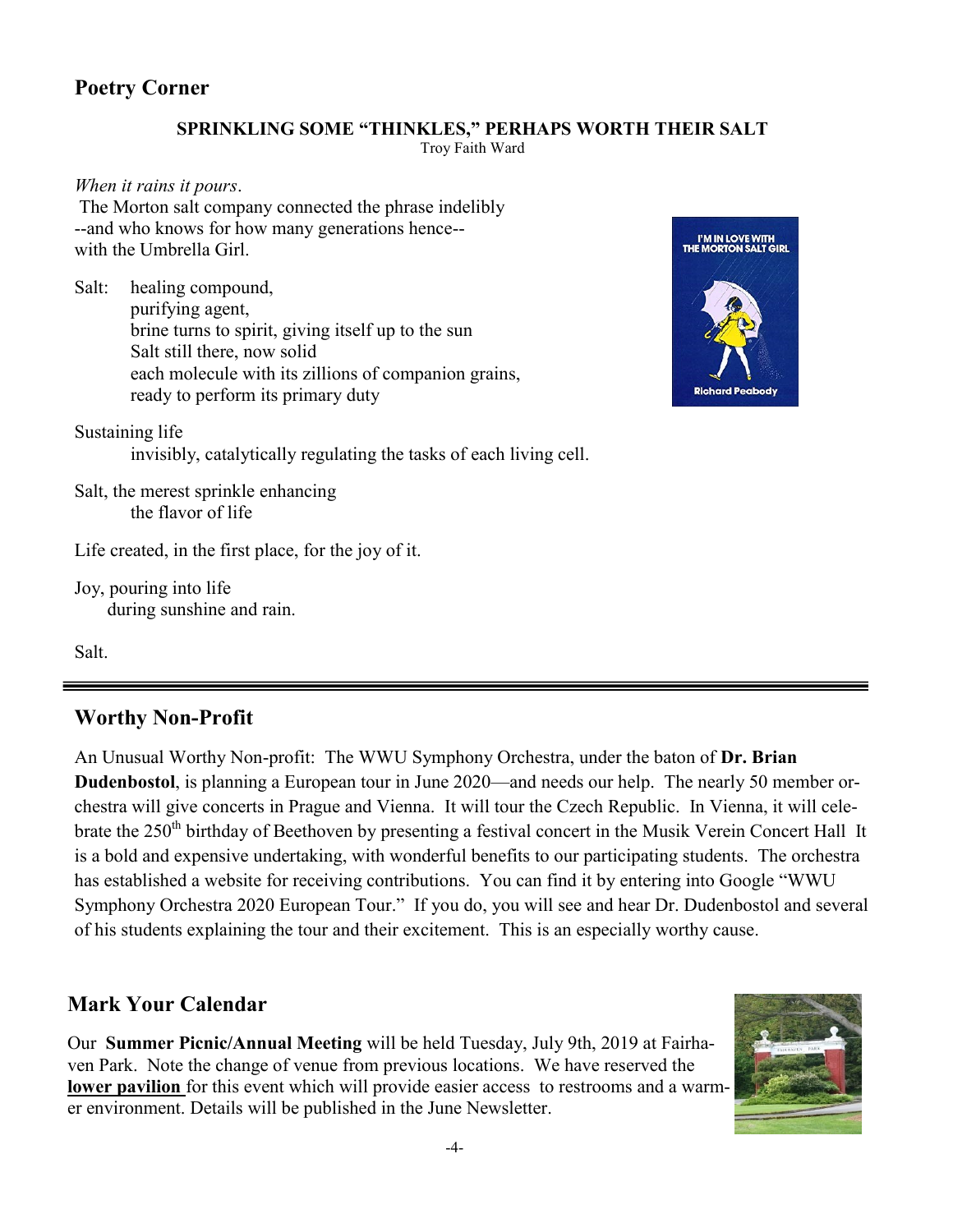# **MAY 2019 INTEREST GROUPS**

If you are interested in one of the groups please call or email the contact person.

**BOOK GROUP**--Donna Moore, 360-733-5769 dfmoore12@gmail.com We will meet on Tuesday at 2:00 pm May 21st at the home of Donna Moore 1200 Birch Falls Dr., 360-733-5769. May's book is *Educated* by Tara Westover, discussion leader-Claire, treats-Chris. June's book is *Buzz* by Thor Hanson, discussion leader-Evelyn, treats Lina

**INFORMAL DINING --** Janet Berg, 360-733-4654, janetlila@hotmail.com For more information about the upcoming season, see page 3

**OPERA GROUP--Evelyn Ames, 360-734-3184, evelyn.ames@wwu.edu** Contact Evelyn for more information.  **Met HD**: May 11, *Dialogues des Carmeliltes*  **Radio broadcasts**: King FM-98.1 and CBC Radio 2 105.7

**WRITER'S GROUP -** Troy Faith Ward, 425-299-8710, troyfaithward@gmail.com. Meets twice a month. The groups are kept small so there is time for reading and critiquing each other's work.

**HAPPY HOUR—**Claire Bowden, 360-540-2122 clairebowden14@gmail.com Happy hour will start again on Tuesday, May 21st from 3:30 - 5:00 at The Black Cat in Fairhaven.

# **Travelogue Committee**

The WWURA Travelogue season for 2018-2019 has come an end. We look forward to new, interesting programs with your help! If you have had a travel experience you would like to share, or you know someone who has had one, please let us know. Do ask permission of a recommended presenter before advising us.

Looking forward to hearing about potential presentations! **Suzanne Krogh, Chair of Travelogue Committee (slkrogh@comcast.net)** والمساور سواريس والمساور سواري سواريس والموارد سواريس والموارد سواريس والموارد سواريس والموارد سواريس والموارد

# **WWURA Calendar 2019**

# **May**

30—Western's Retirement Dinner –Wilson Library Reading Room

#### **June**

4—Board Meeting

#### **July**

9—Picnic & Annual Meeting– 11:30 a.m. Fairhaven Park, Lower Pavilion

**August**

6—Board Planning Session